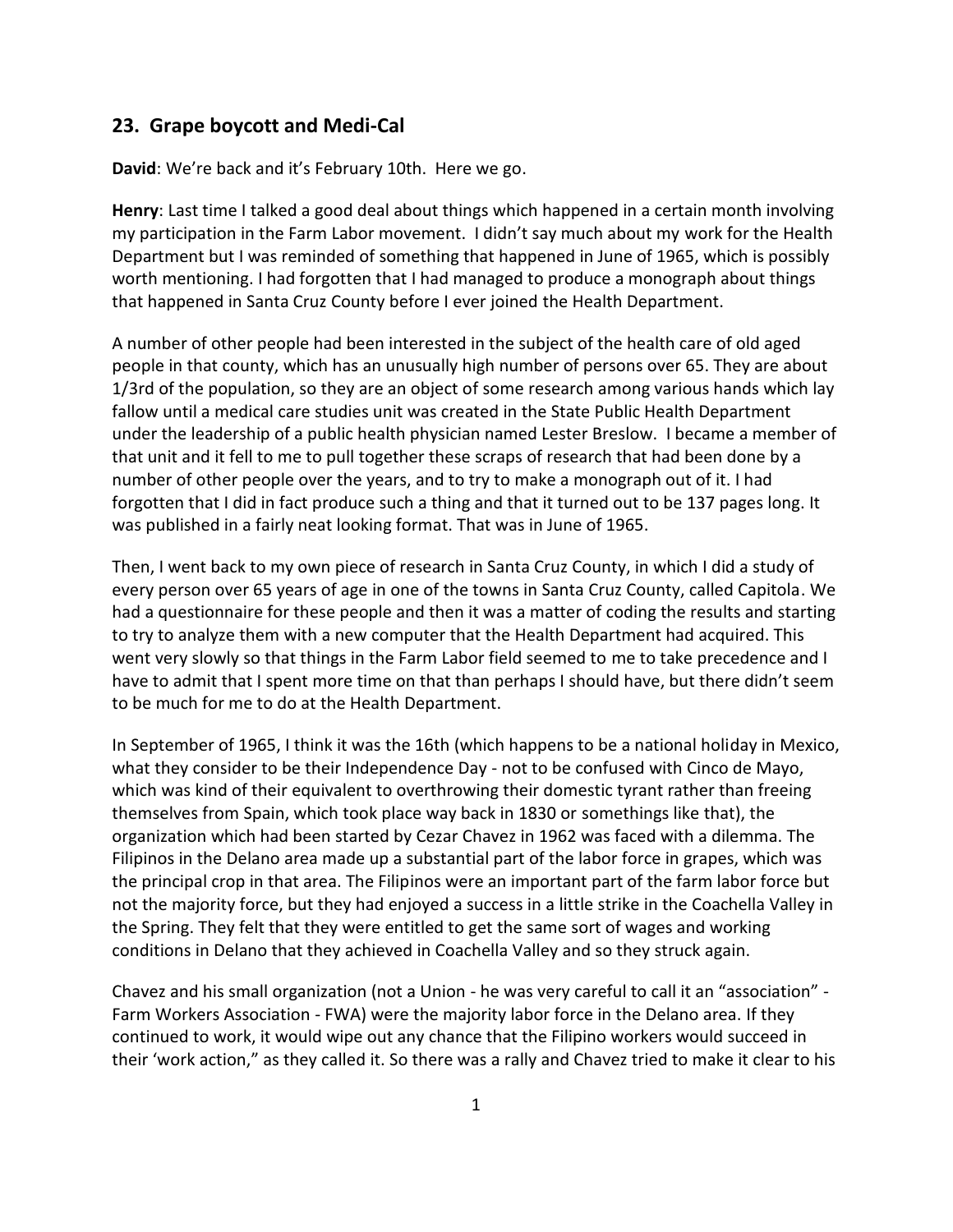membership that it was not going to be a piece of cake. He had planned, when he began his organizing efforts in 1962, that it might be 5 years before they were strong enough to have a good chance of any such thing as a strike. Here it was 2 years ahead of schedule and yet they were on the horns of this dilemma. He was no rabble-rouser and he could try to tip the scales one way or another, but the members of the organization were gung ho to become more active than they had up to that point and so they voted overwhelmingly, in fact unanimously, to join the Filipinos on strike.

It wouldn't do to have two separate organizations and so they formed what they called the United Farm Workers Organizing Committee (UFWOC), in which supposedly the Filipino element and the Mexican element were equals. The Filipinos were led by a man named Larry Itleong , who had been a staff member with AWOC for some years, and the Farm Workers Association being headed by Chavez himself. From that point on, the organization that I had started, called Citizens for Farm Labor, became sort of a spear carrier with UFWOC leading the way.

We existed, primarily, to help them in whatever ways we could, without being in any sense dominant. We didn't want to be involved in the decision-making processes. We did things like organize car caravans loaded with supplies that the strikers would need and we relied entirely upon their wishes. We didn't have barrels outside of supermarkets in which well-meaning people could throw a can of tomatoes or something or other from time to time. The organizations down in Delano wanted things in bulk. They wanted 100 pound sacks of beans. They wanted 100 pound sacks of flour. They wanted cased of canned goods, not a can here and there.

So we, the Citizens for Farm Labor, would help in ways like loading a pickup truck with boxes of canned goods. There is a picture of one of our active members named Bob Calligen , and that's his pickup truck and he painted on the side "Citizens for Farm Labor" and I guess down on the bottom "supporting the strikers." We began devoting much of our monthly magazine (what we called our monthly magazine although it was often bimonthly) to news of the strike in that way and in various ways, in speeches and so forth.

It struck the public imagination in ways that no other farm labor strike in the long history of such things in California had ever done before. It's hard to know exactly why, but I'm sure it's a combination of things. The times were ripe for social action. It was taking place, of course, in the area of civil rights. There was no immediate problem with racial discrimination in California and so people were looking for other forms of social injustice. That was one of the things that we stressed in our organization (the Citizens for Farm Labor). Our slogan was "equal rights for farm workers" because in fact there was just as much discrimination in the economic field against that particular industry (that is to say that particular form of workers) as there was against Negroes in the South when it came to voting or various other forms of social participation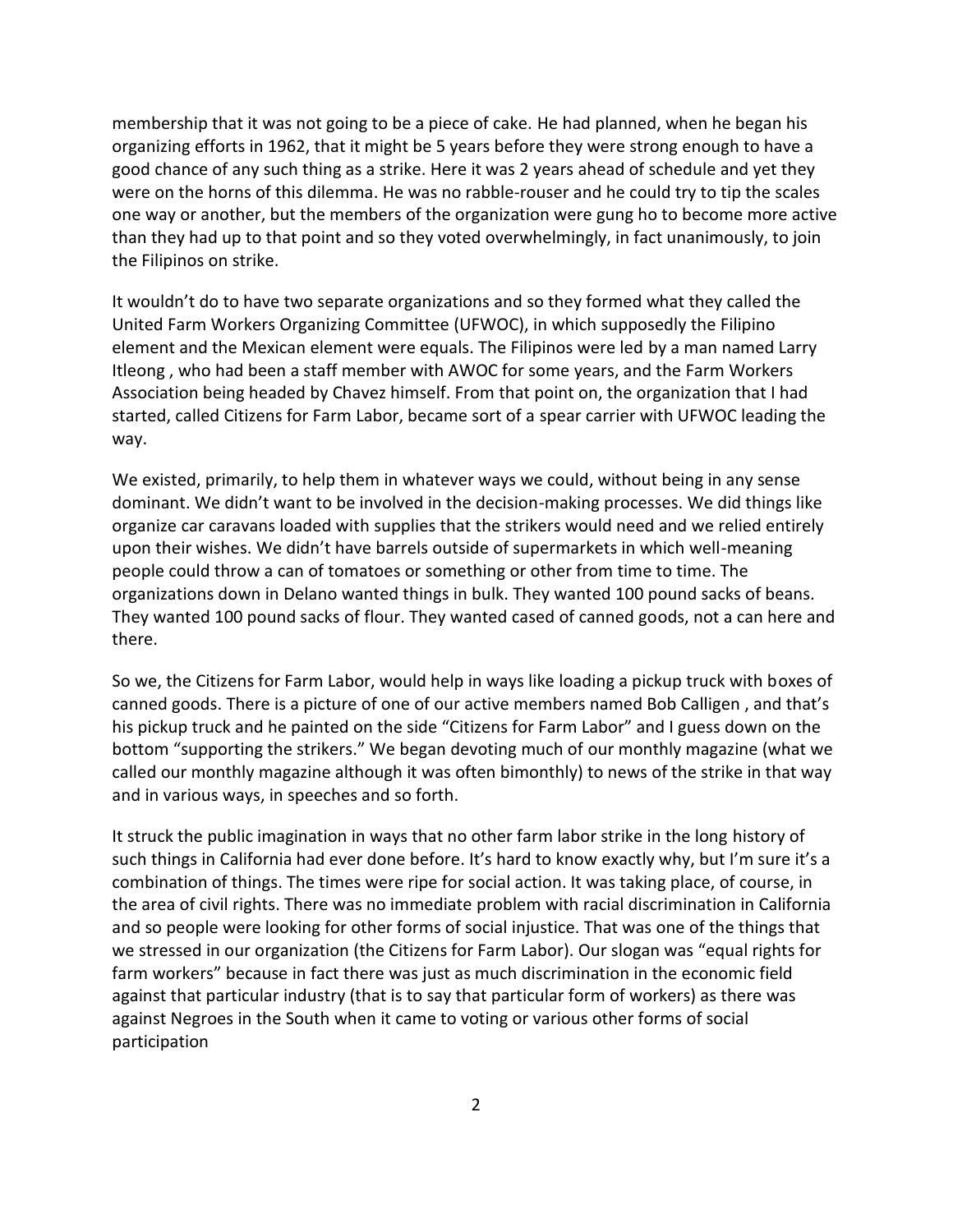People flocked to Delano to volunteer their help with the strike. We lost most of our best workers who were helping put out the magazine and various other activities of the CFL. But we were happy to help in that way. There were so many hundreds of others, students and others, who went to Delano to offer their services on the picket lines or whatever else they might do. It became a problem for Chavez and the other leaders of that group down there because of lot of these kids were very immature and all of them were totally ignorant about the realities of farm work, ignorant about the realities of unionism. It was a watchword in the labor movement that volunteers were really a danger and they frequently did more harm than good. As the saying went, "since they hadn't been hired, they can't be fired." So college students were simply not allowed in many organizing efforts and strikes by established unions.

Since neither the Filipinos nor the Mexicans in Delano had established unions, they were happy to have volunteers as long as the volunteers were willing to submit to a reasonable amount of discipline. The leadership had to lay down certain rules. They had rules about substance abuse. I don't think that they had any drinking or any pot smoking. I think that they probably had some reasonable limitations on hanky panky between the boys and the girls. I'm sure a number of people were simply told, "Please go back where you came from. We don't want your presence here any longer."

It worked. They were able to maintain picket lines and attracted a lot of attention from the media, all of which was favorable. The media loved the idea of a David vs. Goliath confrontation. They had a number of pretty good public speakers who were able to get sound bites to the television crews who came around. Chavez himself was not among the most polished at making those sound bites, so he let other people do that. They began experimenting with different tactics than those used before. There had been a lot of efforts to organize farm workers in the State of California, dating back at least to the 1910s when the IWW had a presence here. There were serious efforts to organize unions in the 1930s, all of which were crushed. There were efforts in the 1950s before AWOC, and then of course there was AWOC itself, if you want to call that a serious effort (at least it spent a lot more money than the others ever had).

It occurred to the leadership of UFWOC to try to get the consuming public involved in a way which had never been tried before, and that is to call for a boycott of a specific agricultural product (namely grapes), which was produced in a specific area (namely the lower end of the San Joaquin Valley). For all practical purposes, this meant a boycott of table grapes wherever they might be sold, because that particular area had a virtual monopoly on the production of that crop in the country, and even overseas. It was a matter of getting people to be really seriously committed to making a personal sacrifice by leaving home and going out and organizing boycotts in various cities around the country and to some extent even overseas. They organized a national, and even international boycott, of California table grapes, which was for all practical purposes a boycott of grapes, period. It worked.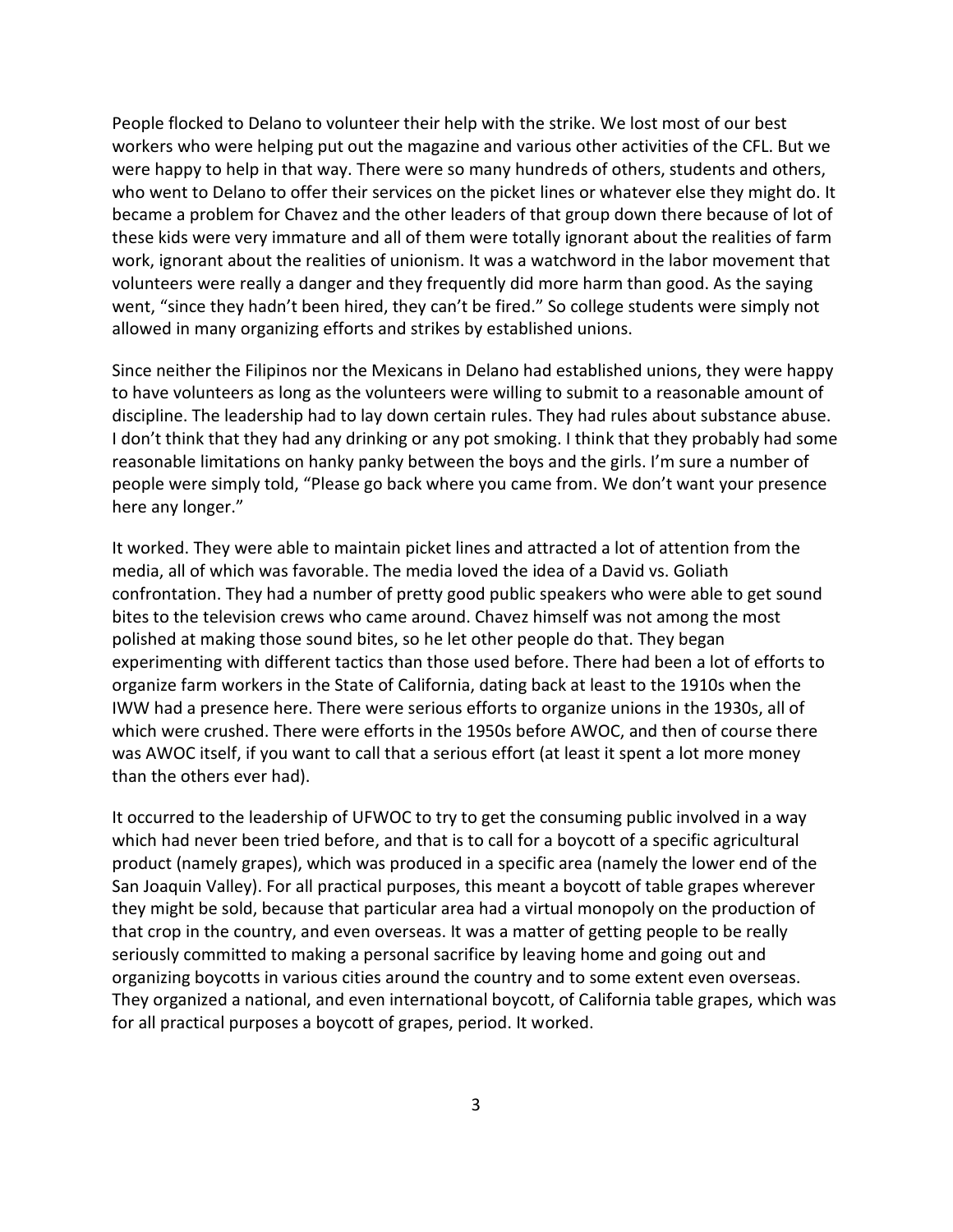The strikers were helped greatly by the cooperation of certain other unions, particular the International Longshore and Warehouse Union (the ILWU), which was a very well known left wing union centered in San Francisco. It has contacts in other ports and (laugh) the ILWU is in theory bound by U.S. labor laws. In the 1940s, when the Republicans were for a time in control of Congress, they passed something called the Taft-Hartley Act which, among other things, forbade secondary boycotts. A union couldn't boycott a product in sympathy with some other union. That was called a secondary boycott - it was illegal - and the union guilty of it could be severely penalized. The ILWU didn't care. It went ahead with the secondary boycott and had the strength and the financial resources to fight any effort to prevent their doing so. By the time these legal battles could be fought the season was over and the whole things became mute. So that was very effective.

Volunteers from this group of mostly young students (some of them dropped out of school and were willing to devote a year or whatever they could spare to help in the union) would go to these towns around mostly big cities, scattered around the country and on into Canada. They would sit outside of supermarkets with tables of literature and they would talk to people. This was all perfectly legal. The stores sometimes would try to roust them out for trespassing but the union was able to call upon some volunteer lawyers who argued that they had the right under the free speech amendment, and they almost always won those fights. The boycott was not 100%, but sufficiently effective that it made a difference.

UFWOC also found that a lot of the grapes were being diverted from the fresh market to the manufacture of alcoholic beverages, so they extended their boycott to the producers of wines and liquors. Somehow, the Schenley Corporation became one of their big targets. I don't know exactly why, but possibly because the strike leaders had reason to believe that the Schenley Corporation was vulnerable. Low and behold, that was the first capitulation by an employer.

Another one of the tactics which the union hit upon was a march from Delano to the capital of California, which was about 250 miles or maybe more than that. It was going to be a march just to publicize their cause, counting on the fact that it would be considered newsworthy, and in fact it was. A number of well-known people took part, at least for one stage or another, on this long march. Chavez himself and a number of other members stayed with it for the entire length. Movie stars, for example, would take part for 10 miles or 20 miles or something like that. By the end of this march, about 10,000 people had joined for the final stage, and there was an enormous rally on the grounds of the State Capitol.

I guess one of the reasons for the march was to influence the State Legislature, which was in session. There were bills before this Legislature of California, trying to get the passage of certain laws which would have conferred equal rights upon farm workers that they had never enjoyed before, such as coverage by unemployment insurance and a minimum wage and collective bargaining rights and so forth. I don't think that the Legislature passed any of these laws on this particular session, but in time it did.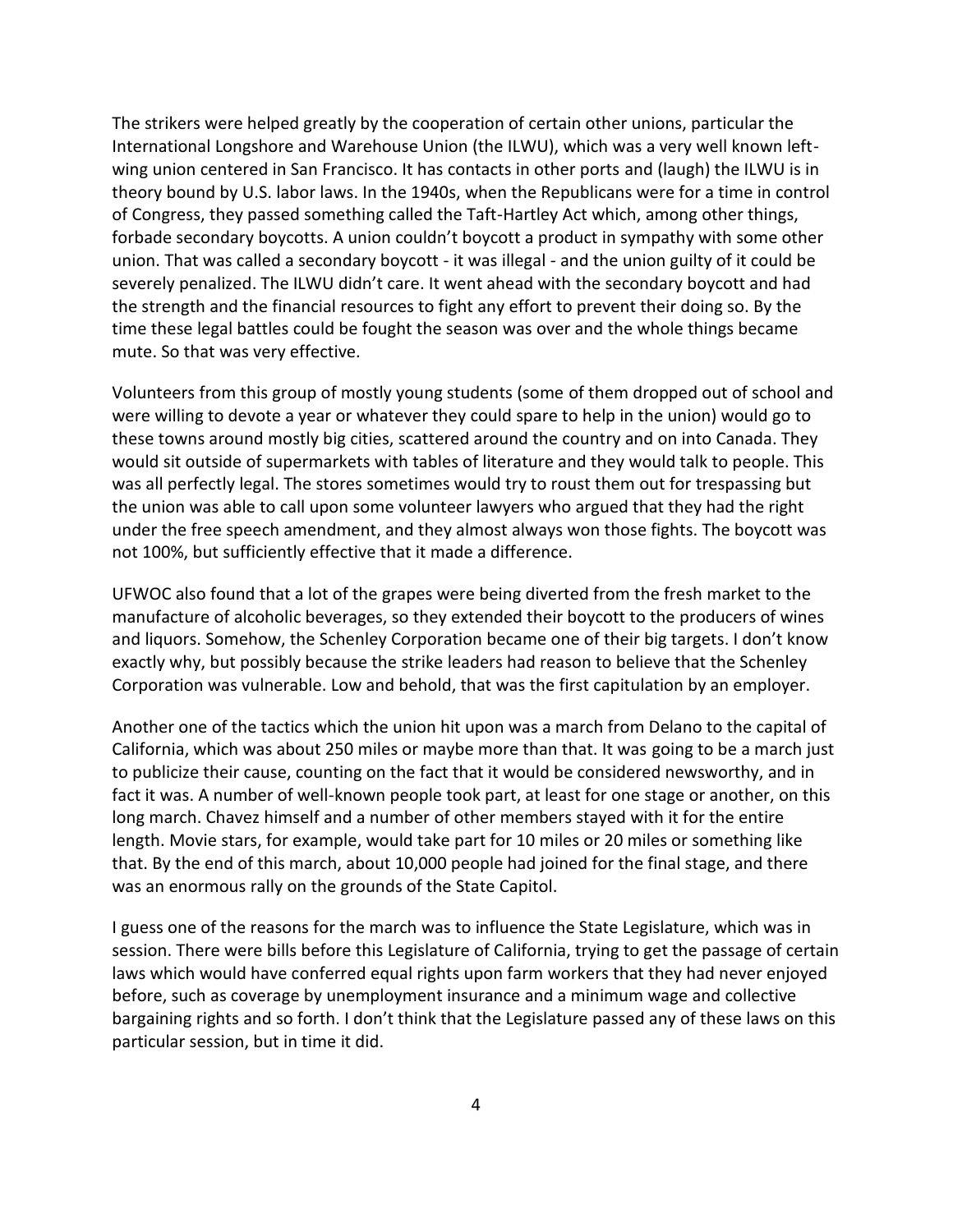All this was taking time from the activities of Citizens for Farm Labor, such as the production of our magazine, so it became impossible to do it every month. It was increasingly difficult for me, without the help of Wendy Goepel and Bill Escher and Kathy Lynch and others who were all down in Delano. I just wasn't able to do it all by myself (but I persevered as best I could) because I now was juggling my responsibilities in the Health Department.

Just a few months before the grape strike began in Delano, in December, a dramatic event took place in Washington DC which, in the long historical view, was a good deal more important. On July 30th of 1965, the Congress had passed two amendments to the Social Security Act, and they had been signed into law by Lyndon Johnson. Technically, they were called Title 18 and 19 of the original Act which had been passed back in 1936. Title 18 created a program called Medicare and Title 19 created a program called Medicaid. These had been violently opposed, of course, by the American Medical Association, which considered them to be socialized medicine.

The Medicare program said, in so many words, that anyone over 65 regardless of their income was eligible to be covered by this program of health insurance, which was largely to be paid for by contributions to a new withholding fund from one's income. Title 19, the Medicaid program, was a program for those who were not able to afford to pay anything toward the maintenance of the system. It was based upon need and it had no age requirements. This was a veritable revolution in health care. The Medicare program was entirely administered by the Federal Government. The Medicaid program is different in that it was optional, state by state. If a state wanted to take part it could do so by paying half the costs and the Federal Government would pay the other half. In order for that to happen in a given state, the State Legislature would have to vote to approve participation and to vote the funding for its half of it. This in turn meant that there might have to be a special session of the Legislature called, and that might take some time. California (I think) was in the middle of a legislative session in 1965 and in December (I believe), the Legislature did vote for participation in the Medicaid system, voted to appropriate some hundreds of millions of dollars or something of the sort. It gave the California version of the program its own name, "Medi-Cal."

It seems that this was a logical place for the medical care studies unit (which had been set up by Dr. Breslow a considerable time before it was ever known that there was going to be such a thing passed by the National Congress) to have certain responsibilities for the administration of the Medi-Cal program. I'm not privy to what must have gone on but it seems that there was a tug of war between the State Department of Public Welfare and the State Department of Public Health as to how the responsibilities could be divided up. The Welfare Department obviously had some considerable experience with establishing the eligibility of people who were low income, as to whether they were eligible for other types of social welfare programs. On the other hand, the Welfare Department didn't know much about medical care. So there must have been a lot of back room haggling. All I do know is that the end result was that the Welfare Department got the biggest slice of the pie, if that's the right way to look at it.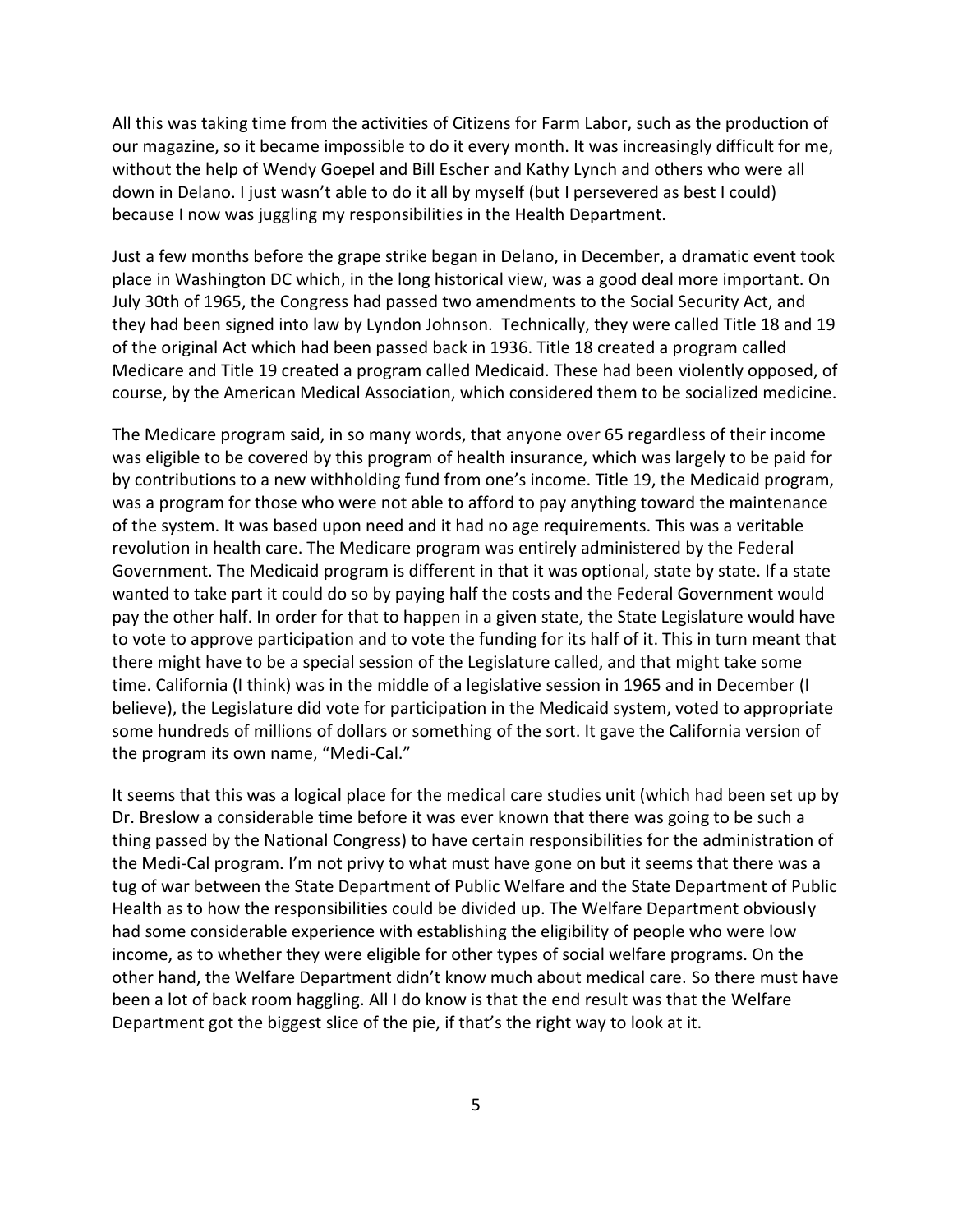The Health Department got the right, if it wanted to use it, to conduct surveillance. That was not well defined. In fact, it was ill defined. In fact, it wasn't defined at all. Something called a "surveillance unit" was set up. It had something of a structure within a larger bureau. By this time Dr. Breslow had worked his way up within the bureaucracy to the point where he had become Director of the entire State Public Health Department. He put in charge of this new Bureau of Health Research (or whatever it was called) a man named Eric Reynolds, who had been in private practice in medicine for many years, but retired. Breslow prevailed upon him to be head of the Bureau of Medical Research or whatever it was named (I think that's pretty close). The surveillance unit was one part of this new bureau.

Rick Reynolds, as we called him, had been sufficiently good at the politics of medicine and had been at one time the President of the California Medical Association. He was a good guy and I liked him a lot but he didn't know anything about statistics or how to evaluate programs such as the Medicaid program. We understood in some way or another the surveillance unit was supposed to look at whatever data there might be to judge how well it was performing, how well the Medicaid system was accomplishing what it was intended to do. There were a number of other people in the hierarchy between myself and Eric Reynold, and above him was an Assistant Director named Dr. Day and then there was Breslow.

They all looked to me, maybe because I had a master's degree in medical care administration, to decide what "surveillance" meant (laugh) and how it could be carried out. It was, in a way, a very frightening burden. But on the other hand, it was very good to feel that I was in a position that I might actually accomplish something. In other words, that I might care deeply in what I was doing, and not just be drawing a monthly paycheck. In a way, it was the equivalent of something I had hoped I would feel when I was Research Director for AWOC. It was an opportunity for me to make a difference in the world. That didn't work out. In a way I was able to feel that I was accomplishing something useful as head of Citizens for Farm Labor except it couldn't compare with the importance of what was going on in Delano. But here was something in which I could feel that I was really perhaps making a difference in the world and so I threw myself into it although (laugh), at the time, I still cared very much about the farm labor movement. I should mention that I was also, at the same time, supposedly co-authoring a book with Joan London, which had a publisher by then. I was really juggling things in almost a schizophrenic manner.

When it came to the concept of surveillance of the Medicaid program, what I had to work with was a set of tapes which under agreement between the Health and Welfare Departments were sent at the close of every month from Sacramento to Berkeley. These tapes contained information about every payment that had been made to every vendor of health care services during that month. They contained information identifying the name and license number of the vendor and a code which represented the nature of the service that had been rendered. There were hundreds of codes - procedure codes they were called. They would go into detail such as a brief office visit (defined as 10 minutes or less) and different numbers for an office of 15 minutes or an office visit of a half hour and so forth. There was another code for the nature of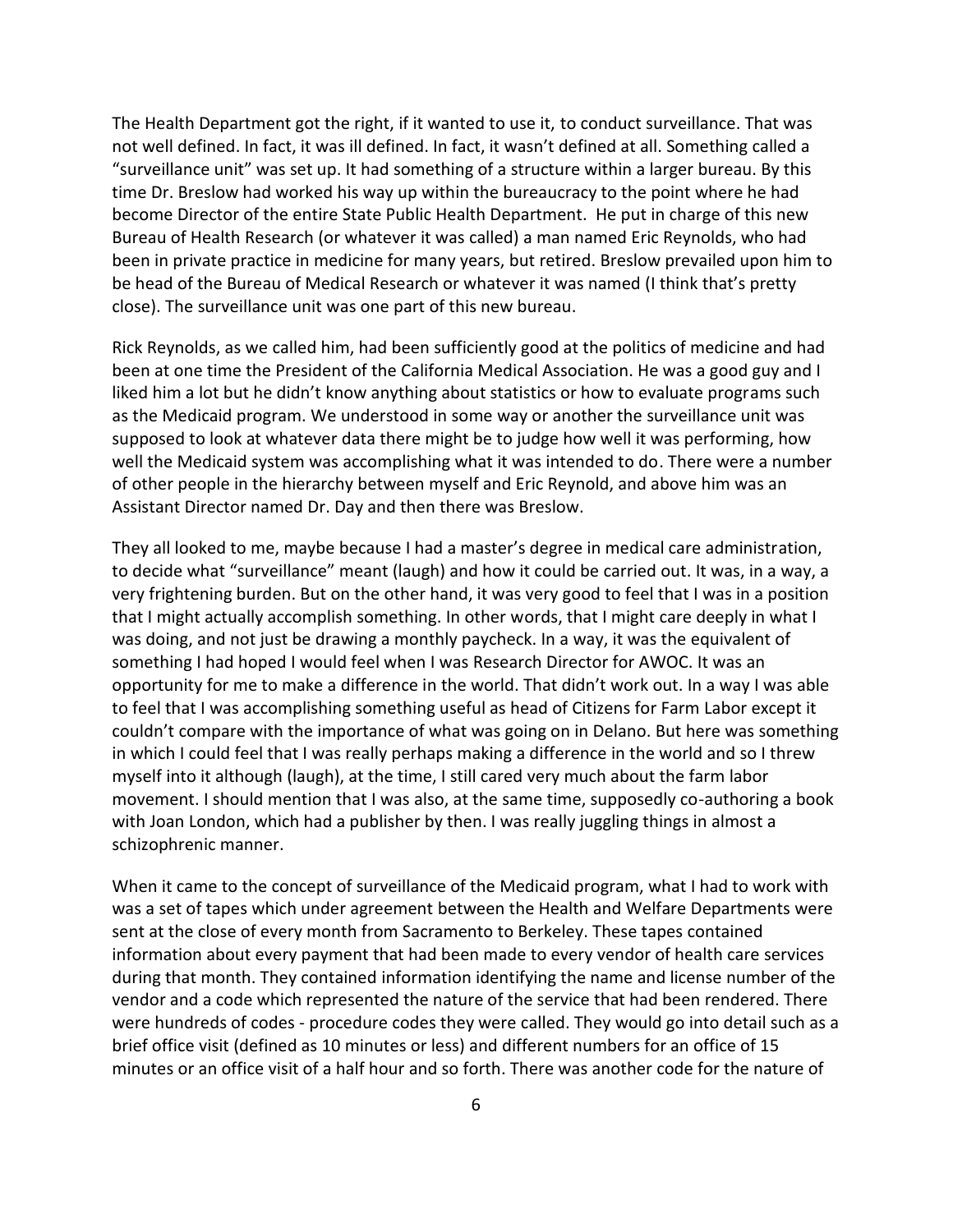the condition for which the service had been rendered. There would be information about the amount billed, and there was information about the amount actually paid.

I looked at all these things and talked with the head of our tabulation unit (I think that that's what it was called at the time). This fellow was a friend of mine dating back to the very first time that I ever got into the field of public health. It was in San Francisco in November of 1952, when I was at the very bottom of the rung in the Bureau of Records and Statistics, before there was any such thing as a computer (at least we didn't know of any such thing).

By 1965, the Health Department had a fairly advanced model of a computer and therefore we were able to think of ways in which the raw data contained in these tapes that we got from the Welfare Department could be analyzed in a way which would illuminate the question of whether the program was doing what it was intended to, which was to provide medical care of a quality which was equivalent to that which the public had a right to expect. The California version of Medicaid, as we called it Medi-Cal, specifically stated that vendors were allowed to charge their usual and customary fees (the assumption was that this would make the quality of care equal to what the middle-class and upper-class were receiving).

Ideally, we would have been able to link diagnoses with services and we would have been able to make judgments as to whether services were appropriate for the diagnoses. Ideally, we would have been able to make certain judgments as to whether the treatments had been successful. It soon became quite evident that the diagnostic coding was full of errors, so we were forced to fall back on measurements of different indices. It turned out to be usually a matter of quantity of services rather than appropriateness. We were able to look at the sheer number of patients that a doctor claimed he saw per day, that sort of thing. We were able to look at the sheer number of injections that a physician claimed he gave, or chest x-rays, or other types of procedures.

We would were then able to make distributions which would categorize (as we were particularly interested in medical doctors). We grouped them as those, on average, claimed they saw 10 patients per day, 20, 30, 40, 50, etc. We thought that we would select out for particular surveillance those who were at some extreme in the distribution of whatever index we were interested in measuring (those who might fall in top 1 or 2 percent, let's say) because we're talking about 100s and 100s of participating physicians. When we found that there were about a dozen physicians in the upper 1 or 2 percent with respect to patients seen per day, we would ask Steven Gibbons, the head of the tabulation unit, to send us a printout of all the claims of those 10 or 12 physicians during that month. I was given a couple of helpers and we would go over these claims very carefully. We would look up whatever we could find about the physician himself, such as what medical school he had been to, what medical specialty he practiced, where his practice was located, etc.

We found a number of very, very interesting things. We found some physicians who claimed that they were seeing so many patients that it came to an average of about 3 minutes per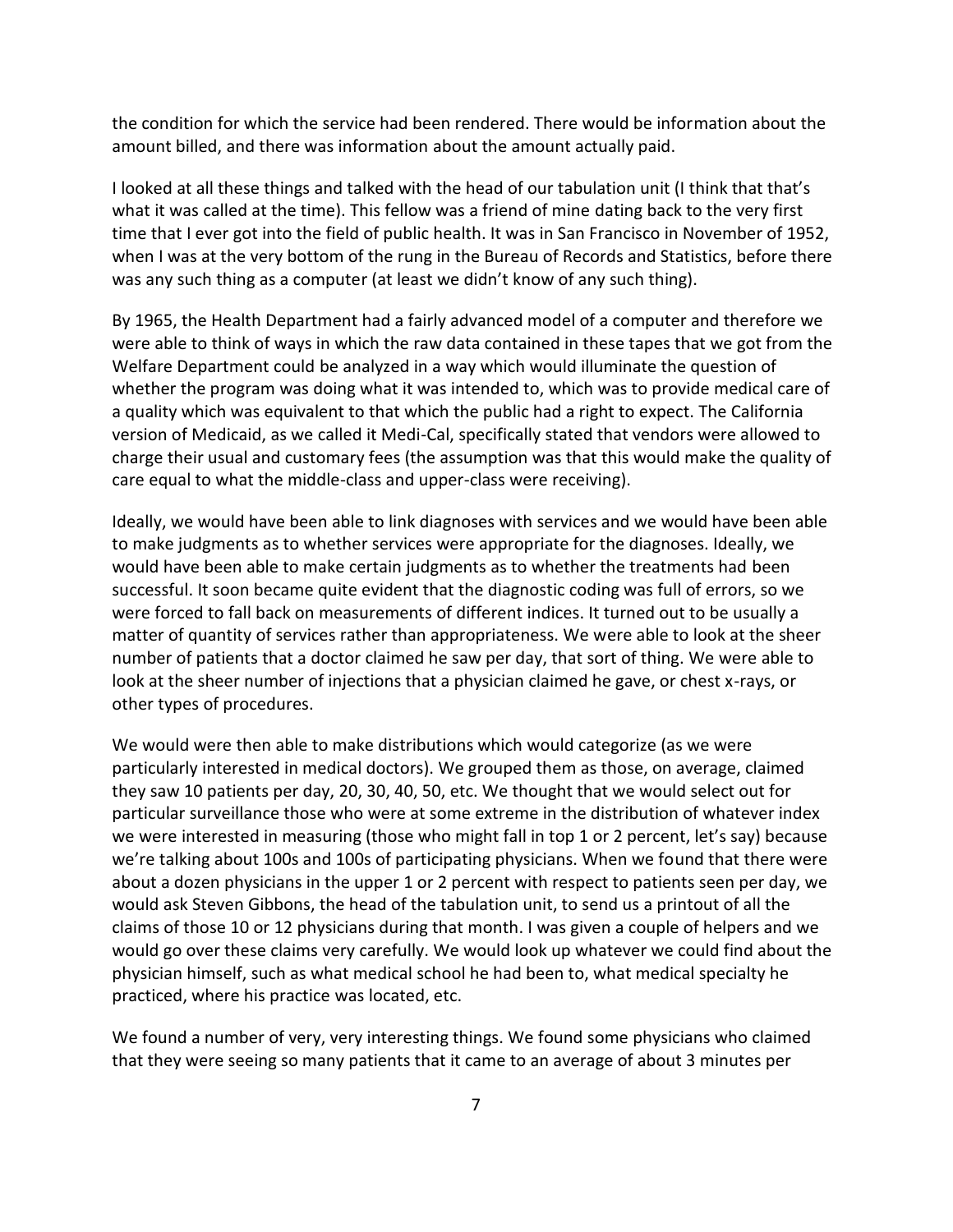patient. We were prepared to judge that they were probably not getting the same quality of care that the average member of the public was receiving. And so it went with the various other things that we might look at. There were cases in which we found that a certain physician was claiming that he was giving an injection to every patient, regardless of the diagnosis. We thought that that was probably not a good quality of care, if in fact it were true. Other physicians were claiming that they were giving every patient a chest x-ray, regardless of the diagnosis. We were greatly struck by a physician who apparently had a practice in the area where the norm was large families. This physician claimed that he would see a mother with 5 or 6 children, all of whom had the same diagnosis, (laugh) which was a common cold…

**David**: ...and they all received injections?

**Henry**: ...and they all received injections AND chest x-rays!

**David**: Oh, my God! A windfall!

(Henry, David, Gene laughing)

**Henry**: So, you laugh. My helpers and I weren't amused. The program was being "gamed" as they say nowadays. We began sending monthly reports to the State Department of Public Welfare about these guys (they were almost all men, if I remember correctly - there were no women bleeding the system that way). They were largely concentrated in the Los Angeles area. We began sending them the plain record and letting the record speak for itself because the Social Welfare Department had the power of enforcement. We didn't - we were strictly a research unit. The Welfare Department did not take action.

We went up to Sacramento and tried to talk to them about the danger to the program which was going to run into the red in a hurry if this sort of thing continued. We were told that we had to accept that there might be some deviations but that the main thing was to get the program off the ground and to get enough vendors participating to make sure that the needy were able to find people taking part in the program. The Welfare Department was deathly afraid that if the system were too carefully policed that doctors would stop taking part in it altogether.

Then we had the idea of communicating some of these findings to the medical societies in areas such as Los Angeles, in the hopes that they would do something about what we considered to be the rotten apples in their own barrels. I do believe that the head of our bureau (that is RIck Reynolds, who used to be the head of the entire Medical Association for the State) might have used some of his good offices to send his information to the societies down in Los Angeles, perhaps a cover letter and maybe he even telephoned some of these fellows. I'm sure he had friends all over the State, telling them that they might be killing the goose that laid a golden egg if they didn't clean up their act.

We got back the following report. The fellow that we had identified as a guy who specialized in large families had been called to speak to a meeting of his local medical society. He had given